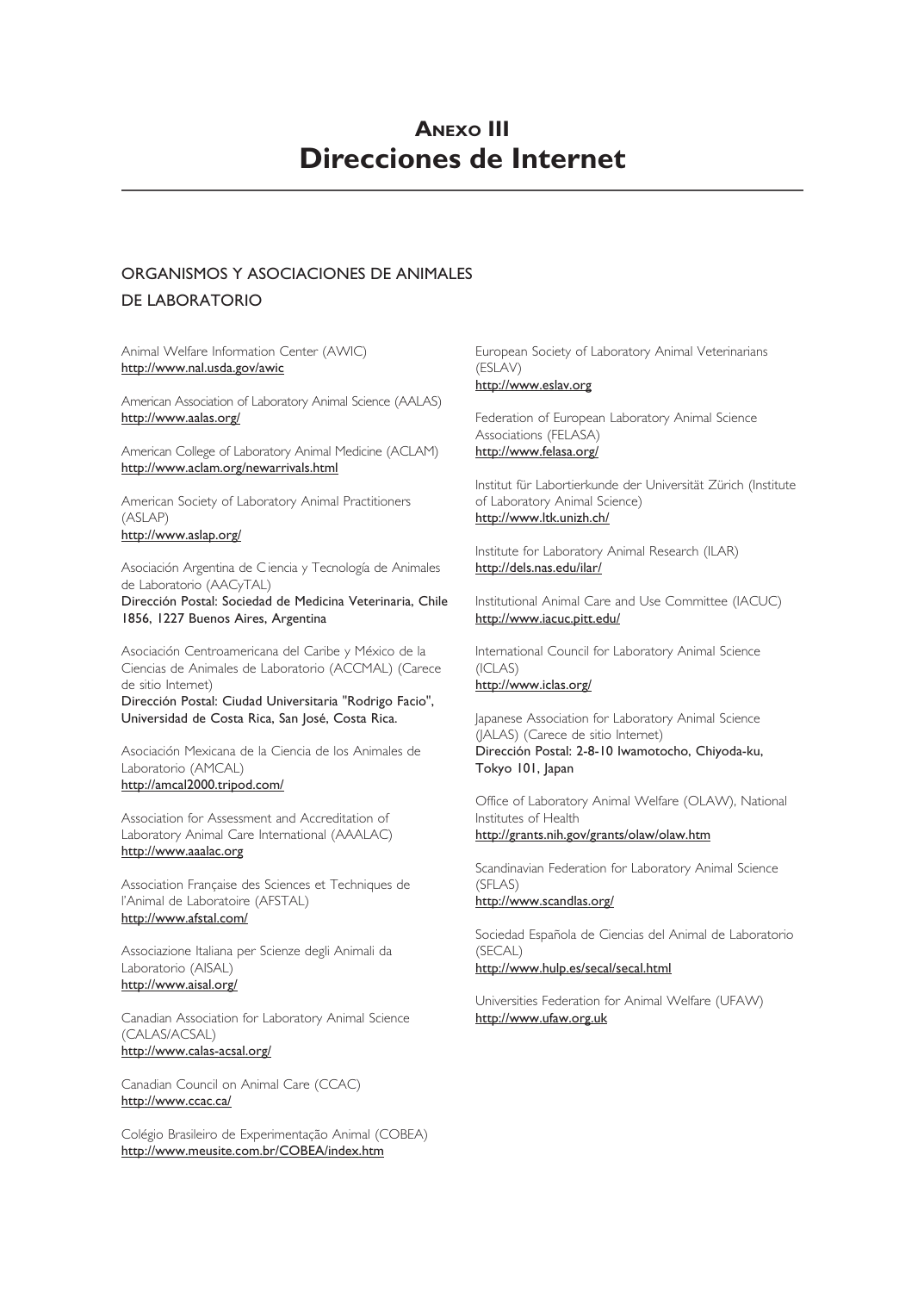## LISTAS DE CORREO ELECTRÓNICO SOBRE ANIMALES DE LABORATORIO Y GENÉTICA DE ROEDORES

Comparative Medicine Discussion List (CompMed) (Medicina de animales de laboratorio en general). Para anotarse en la lista ver http://www.aalas.org/CGI-BIN/WA.EXE?SUBED1=compmed&A=1.

EmbryoMail (Embriología). Para anotarse ver http://www.lpsi.barc.usda.gov/EmbryoMail/default.htm.

Mouse Genome Informatics List (MGI-List) y PHENOME-List (Genética de ratón y rata). Para anotarse en la lista ver http://www.informatics.jax.org/mgihome/lists/lists.shtml.

SECAL-L (Foro de discusión en español sobre el animal de laboratorio). Para anotarse en la lista ver http://www.secal.es/secal-l.htm.

Transgenic-List (Tg-List) (Animales transgénicos). Para anotarse en la lista ver http://lists.man.ac.uk/mailman/listinfo/transgenic-list.

### PROVEEDORES DE ROEDORES DE LABORATORIO

Charles River Laboratories http://www.criver.com/

Elm Hill Breeding Labs http://www.elmhilllabs.com/

GenPharm International, Inc. http://www.genpharm.com/

Harlan http://www.harlan.com/

Iffa Credo http://www.criver.com/ico/index.html

Simonsen Laboratories Inc. http://www.simlab.com/

Taconic http://www.taconic.com/

The Jackson Laboratory http://www.jax.org/

#### GENÉTICA DE ROEDORES

Albert Einstein Mouse BAC Mapping Project http://sequence.aecom.yu.edu/mouseDB/mousePUB/mous e\_welcome\_all.hts

ANEX Rat and Mouse Database http://www.anex.med.tokushima-u.ac.jp/index.shtml

Animal Genome Database in Japan http://ws4.nias-k.affrc.go.jp/agp/index.html

Baylor Mouse Mutagenesis for Development Defects http://www.mousegenome.bcm.tmc.edu/ENU/ENUhome.asp

Centre for Modeling Human Disease (CMHD) http://www.cmhd.ca/

Cre Transgenic and Floxed Gene Database http://www.mshri.on.ca/nagy/cre.htm

DNX Transgenic Sciences http://www.dnxsciences.com/

ENU-Mouse Mutagenesis Screen (German Human Genome Project) http://www.gsf.de/isg/groups/enu-mouse.html

ENU Mutagenesis Programme (UK) http://www.mgu.har.mrc.ac.uk/mutabase/

European Collaborative Interspecific Mouse Backcross (EUCIB)

http://www.hgmp.mrc.ac.uk/GoneAway/MBx.html

European Mouse Mutant Archive (EMMA) http://www.emma.rm.cnr.it/

Functional Genomics Resource http://sciencepark.mdanderson.org/fgr/

Gene Dictionary of the Mouse Genome http://www.nervenet.org/main/dictionary.html

Induced Mutant Resource (IMR) http://www.jax.org/resources/documents/imr/

International Mammalian Genome Society (IMGS)

http://www.imgs.org/

International Mouse Strain Resources (IMSR) http://www.jax.org/pub-cgi/imsrlist

Lexicon Genetics Inc. http://www.lexgen.com/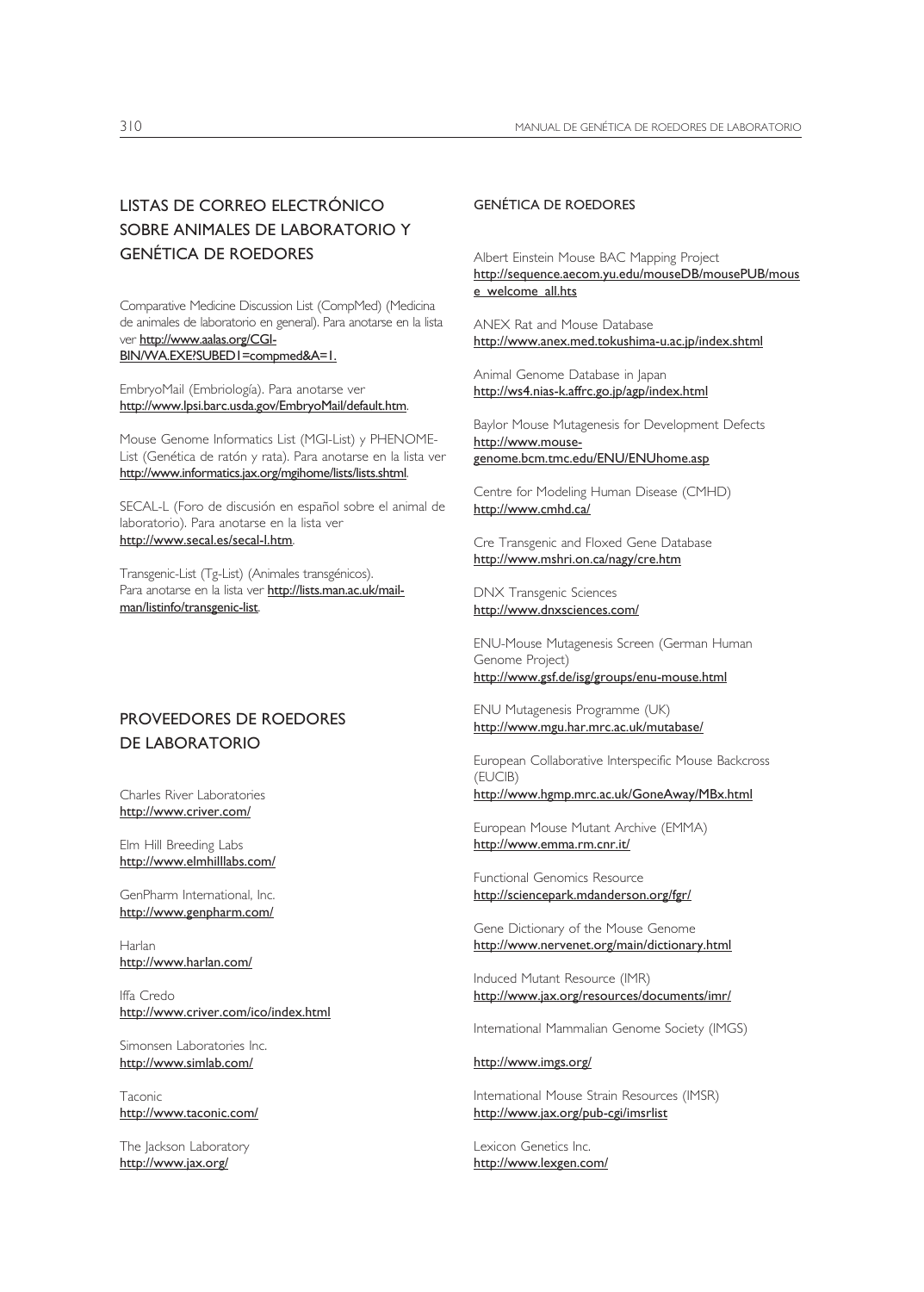Mammalian Genetics Unit (MGU) http://www.mgu.har.mrc.ac.uk/

Mouse Atlas and Gene Expression Database Project (MRC) http://genex.hgu.mrc.ac.uk/

Mouse Genome Informatics (MGI) http://www.informatics.jax.org/

Mouse Genome Project at Baylor College of Medicine http://www.mouse-genome.bcm.tmc.edu/

Mouse Microsatellite Data Base of Japan (MMDBJ) http://www.shigen.nig.ac.jp/mouse/mmdbj/mouse.html

Mutant Mouse Regional Resource Centers (MMRRC) http://www.mmrrc.org/index.html

Mouse Mutants with Immunological Phenotypes http://immunology.tch.harvard.edu/

Mouse Phenome Database http://aretha.jax.org/pubcgi/phenome/mpdcgi?rtn=docs/home

Mouse Tumor Biology http://tumor.informatics.jax.org/FMPro? db=TumorInstance&-format=mtdp.html&-view

NCBI Mouse Genome Resources http://www.ncbi.nlm.nih.gov/genome/guide/mouse/

NCBI *Mus* Taxonomy http://www.ncbi.nlm.nih.gov/Taxonomy/Browser/wwwtax. cgi?id=10088

NIH Animal Genetic Resource http://www.nih.gov/od/ors/dirs/vrp/geneinfo.htm

NIH Rat Genomics and Genetics http://www.nih.gov/science/models/rat/

Nomenclature of Mouse and Rat Strains http://www.informatics.jax.org/mgihome/nomen/strains.shtml

Oak Ridge National Laboratory's Mouse Genetics and Genomics Program http://bio.lsd.ornl.gov/mgd/

Online Mendelian Inheritance in Man (OMIM) http://www.hgmp.mrc.ac.uk/omim/

Rat Genome Database (RGD) http://rgd.mcw.edu/

Rat Genome and Nomenclature Committee (RGNC) http://rgnc.gen.gu.se/RGNChem.html

Rat EST Project (The University of Iowa) http://ratest.eng.uiowa.edu/

Ratmap (RGD) http://www.ratmap.gen.gu.se/

Research Genetics, Inc. http://www.resgen.com/

RIKEN Mouse Mutagenesis Program http://www.gsc.riken.go.jp/Mouse/main.htm

TBASE (Genome Database GDB, Johns Hopkins University) http://www.gdb.org

Tennessee Mouse Genome Consortium http://www.tnmouse.org/

The National Center for Biotechnology Information http://www.ncbi.nlm.nih.gov/

Trans-NIH Mouse Initiative http://www.nih.gov/science/models/mouse/index.html

UK-Human Genome Mapping Project Resource Centre http://www.hgmp.mrc.ac.uk/

UniGene Sequence Collection http://www.ncbi.nlm.nih.gov/entrez/query.fcgi?db=unigene

Unité de Génétique des Mammifères http://www.pasteur.fr/externe

University of Michigan Transgenic Animal Model Core http://www.med.umich.edu/tamc/

Whitehead Institute Center for Genome Research http://www.genome.wi.mit.edu/

Wellcome Trust Functional Genomics Mouse Pigmentary Mutants Repository http://www.sghms.ac.uk/depts/anatomy/pages/WTFGMPM R.htm

WICGR Mouse RH Map http://www-genome.wi.mit.edu/mouse\_rh/